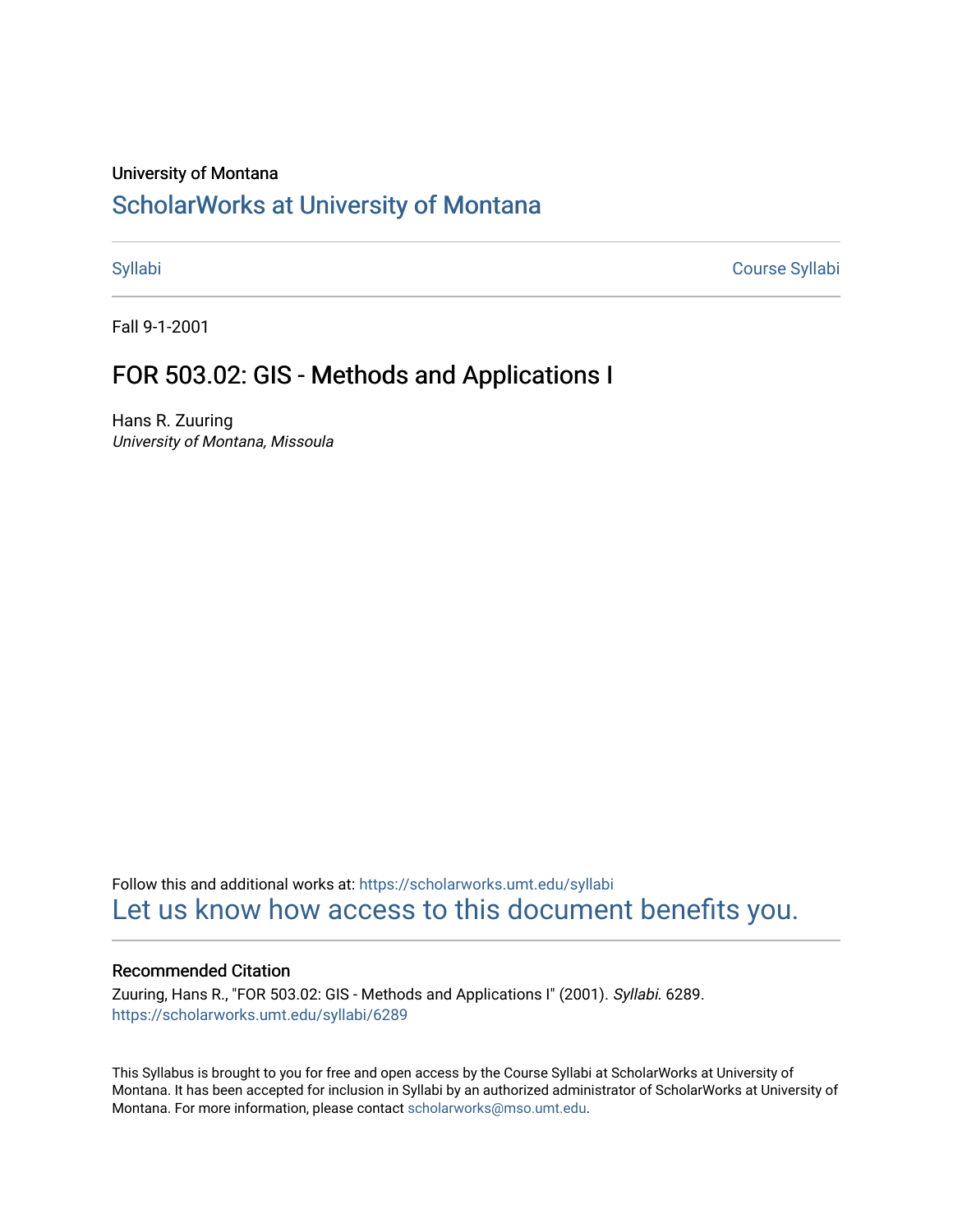**F503 DATA SHEET Eall 2001** 

## METHODS & APPLICATIONS I

**MEETINGS**: Section 1 => TueThu 2:10 - 4:00 pm Section 2 => TueThu 4:40 - 6:30 pm

**LOCATION**: Jour Rm. 106 forestry computer lab

**TEXT**: Burrough, P.A. and R.A. McDonnell. 1998. Principles of Geographical Information Systems, Oxford University Press, New York. 333 p.

## **OBJECTIVES**:

- 1. Become familiar with GIS technology through the introduction of various concepts such as map projections and datums, data acquisition, editing and maintenance, vector and raster data types, database management systems, 2D and 3D spatial analyses, spatial statistics, error propagation and data visualization.
- 2. Acquire "hands-on" experience through the use of self-paced tutorials and associated exercises with the
	- a) INTERNET and the WWW
	- b) PCRaster
	- c) MAPINFO, a desktop mapping package
	- d) ArcGIS, a suite of widely-used popular commercial GIS programs
- 3. Become familiar with EXCEL, formulas and graphing in a spreadsheet environment and FOXPRO, a RDBMS.
- 4. Perform various spatial analyses and explore the capabilities of GIS to serve as a decision-making and planning tool for natural resources management.